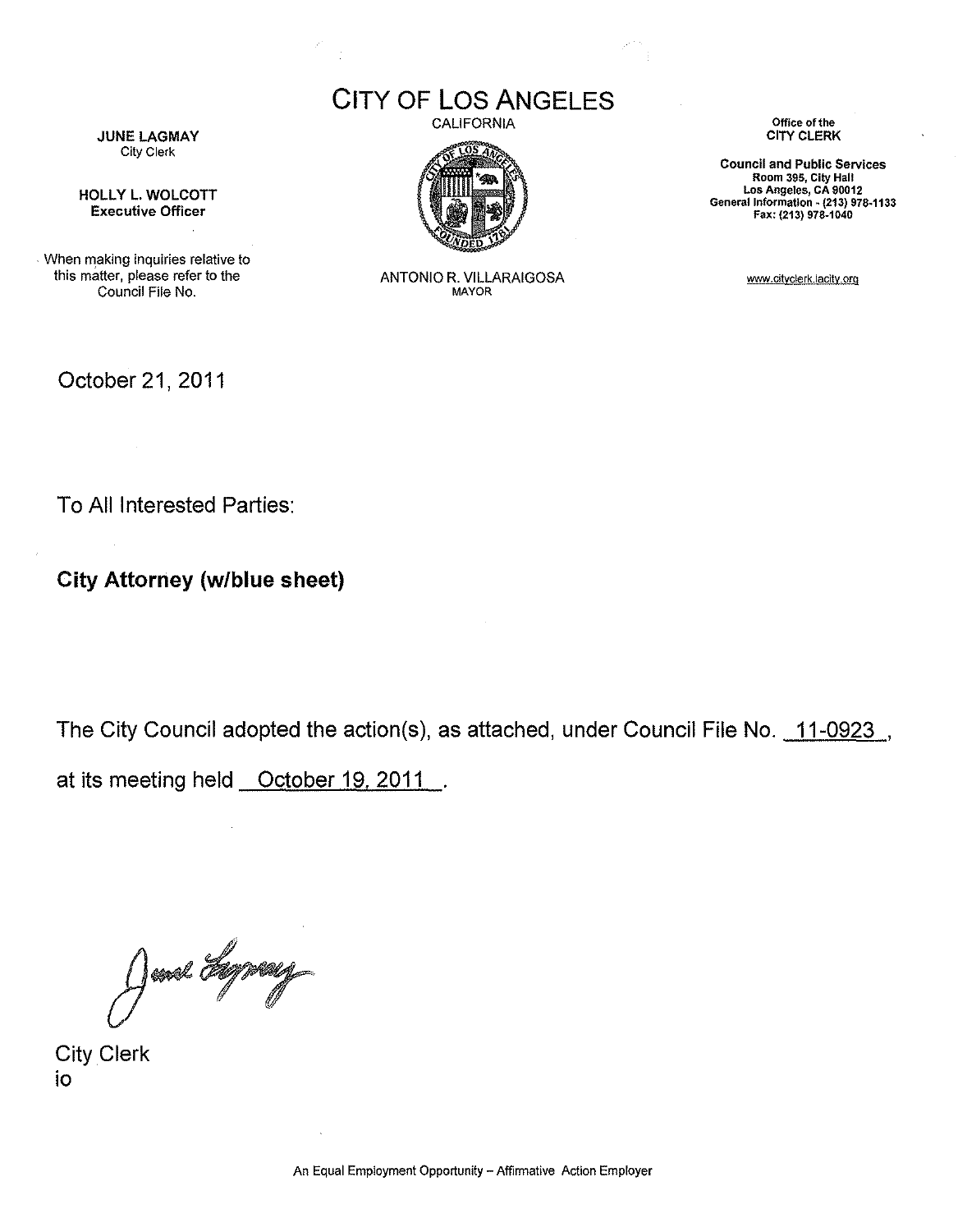**File Nos. 08-0530 08-0530-S1 08-1233 08-1233-S1 08-0515 11-0923** 

#### **TO THE COUNCIL OF THE CITY OF LOS ANGELES**

### Your **ARTS, PARKS, AND NEIGHBORHOODS and PLANNING AND LAND USE MANAGEMENT COMMITTEES**

#### **report as follows:**

ARTS, PARKS, AND NEIGHBORHOODS AND PLANNING AND LAND USE MANAGEMENT COMMITTEE REPORT relative to murals on private property.

Recommendations for Council action:

- 1. RECEIVE and FILE the following:
	- a. 08-0530: Motion (Huizar LaBonge), November 7, 2008 City Planning Department (Planning) report, and November 13, 2008, July 6, 2010, and October 7, 2011 Department of Cultural Affairs (DCA) reports relative to notifying the DCA and the appropriate Council Office when a property owner has been cited for a violation and is being requested to remove a mural from private property.
	- b. 08-0530-S1: Motion (Huizar- LaBonge), November 7, 2008 Planning report, and November 13, 2008 and July 6, 2010 DCA reports relative to directing the Department of Building and Safety and City Planning Department to cease from issuing citations or notices to comply for murals signs Ordinances until the City has established a permitting process for fine art murals on private property.
	- c. 08-1233: Motion (Huizar LaBonge), November 7, 2008 Planning report, and November 13, 2008, July 6, 2010, and October 7, 2011 DCA reports relative to directing the City Planning Department, with the assistance of the DCA, Department of Building and Safety, City Attorney, and Chief Legislative Analyst (CLA), first define what a fine art mural is and to draft an Ordinance that addresses the City's need to facilitate new and preserve existing murals.
	- d. 08-1233-S1: Motion (Huizar- LaBonge) relative to declaring a moratorium on the issuance of notices to remove murals that property owners have evidence were completed prior to April 2002 and creating a working group to investigate how the City can restore funding for a program to convince building owners to maintain murals located on their properties for a set number of years.
	- e. 08-0515: Motion (LaBonge Huizar), November 7, 2008 Planning report, and November 13, 2008, July 6, 2010, and October 7, 2011 DCA reports relative to directing the City Planning Department, with the assistance of the DCA, Department of Building and Safety, CLA and the City Attorney to report with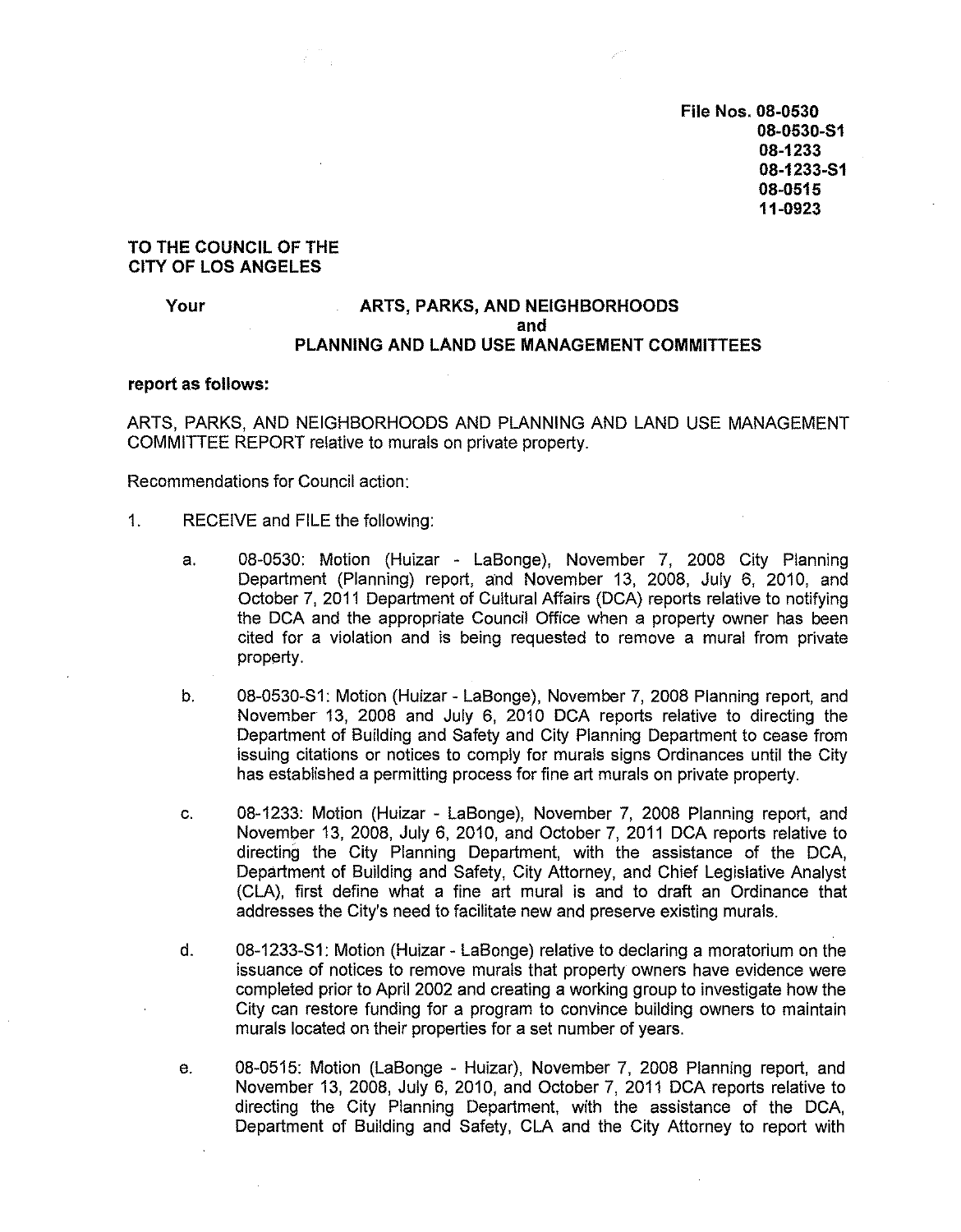recommendations on the feasibility of establishing a process which would permit the installation of fine art murals on private property.

- f. 11-0923: Motion (Rosendahl Reyes) relative to instructing the City Planning Department, with the assistance of the DCA and Department of Building and Safety, and in consultation with the City Attorney, to prepare and present and Ordinance to define murals as something other than signs and establish a Citywide program for permitting murals.
- 2. DIRECT the City Planning Department, in consultation with the City Attorney, to PREPARE and PRESENT an ORDINANCE to adopt the Vintage Mural Permit and the Time, Place, Manner Permit as detailed in the October 7, 2011 DCA report and attached to the Council file, inasmuch as these options would be cost-neutral to the City.
- 3. DIRECT the City Planning Department to investigate the option of establishing a Vintage Mural Permit five years prior to the date that the Ordinance, as described above in Recommendation No. 2, is adopted.
- 4. DIRECT that all new proposed Time/Place/Manner mural permits include the name and contact information of the party responsible for maintaining and repairing the mural.
- 5. DIRECT that as a condition of receiving the proposed Vintage Mural permit, the existing mural must be cleaned and or repaired and have an anti-graffiti coating applied to it, as well as submit the name and contact information of the party responsible for maintaining and repairing the mural.
- 6. INSTRUCT the City Administrative Officer (GAO) to work with the DCA, City Planning Department, Department of Building and Safety, Department of Public Works, and in consultation with the City Attorney, to provide a cost estimate that quantifies staff costs to issue, administer, and enforce a Public Art Easement Permit for fine art and public art murals to be located on private property, and to identify the source of funds to do so; and further INSTRUCT the GAO to report in regard to the resources available for the maintenance of existing murals and recommendations in regard to strategies/mechanisms for funding and maintenance of existing murals though a Public Art Easement approach.
- 7. INSTRUCT the GAO, DCA, and other City departments to indentify contractual personnel, staff, and any other costs associated with implementing the City's mural permitting, enforcement, and maintenance program.

Fiscal Impact Statement: Neither the GAO or the CLA has completed a financial analysis of this report.

Community Impact Statement: Yes (Council File No. 08-0515) General Comments: Studio City Neighborhood Council

#### SUMMARY

On October 12, 2011 in a joint special meeting of the Arts, Parks and Neighborhoods and Planning and Land Use Management Committees, the Joint Committee considered a November 7, 2008 Planning report, and November 13, 2008, July 6, 2010, and October 7, 2011 DCA reports in response to a number of motions listed as follows for their respective Council files: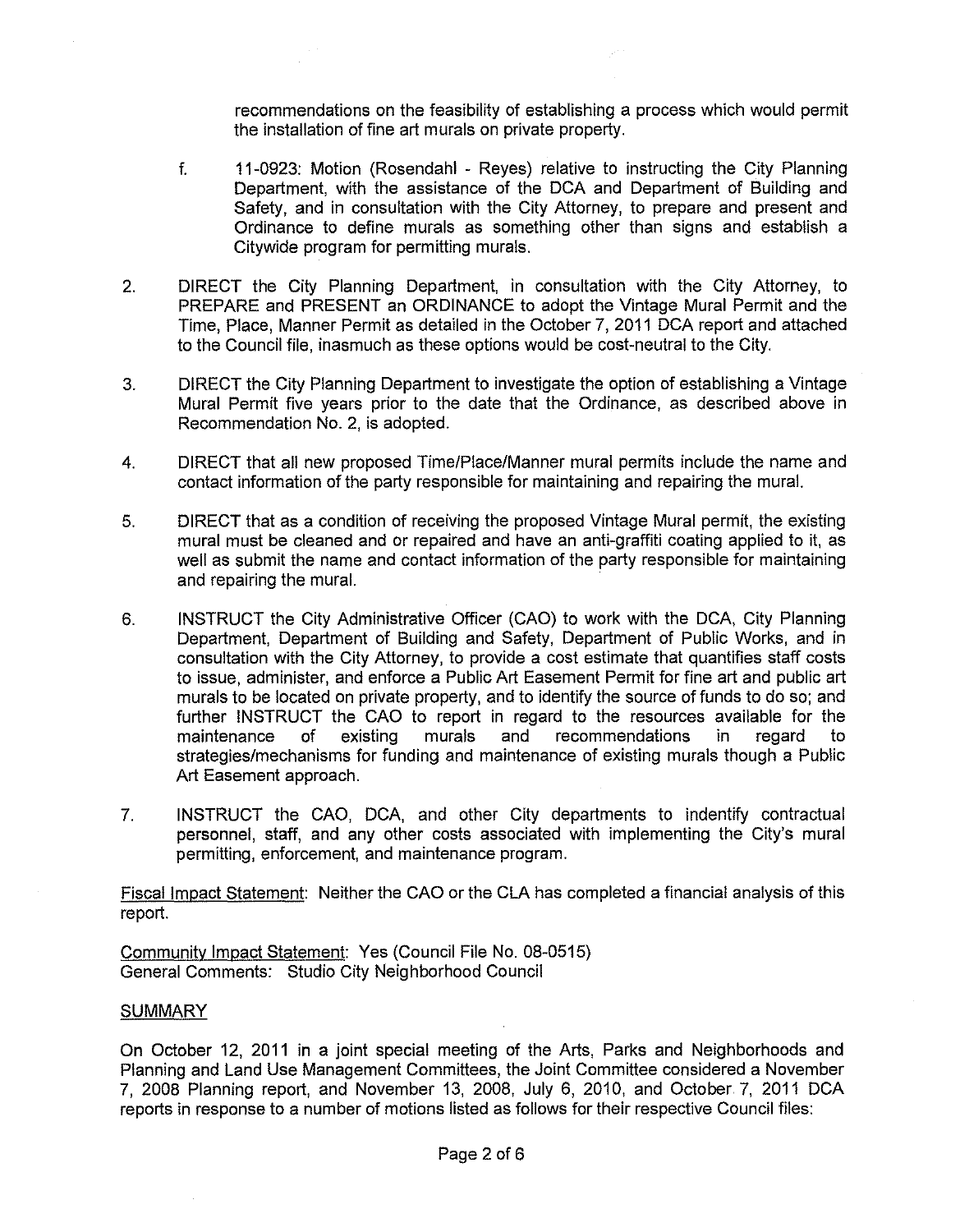a. 08-0530: Motion (Huizar - LaBonge) relative to notifying the DCA and the appropriate Council Office when a property owner has been cited for a violation and is being requested to remove a mural from private property.

 $\mathbb{R}^{n,m}$ 

- b. 08-0530-S1: Motion (Huizar LaBonge) relative to directing the Department of Building and Safety and City Planning Department to cease from issuing citations or notices to comply for murals signs Ordinances until the City has established a permitting process for fine art murals on private property.
- c. 08-1233: Motion (Huizar LaBonge) relative to directing the City Planning Department, with the assistance of the DCA, Department of Building and Safety, City Attorney, and CLA, first define what a fine art mural is and to draft an Ordinance that addresses the City's need to facilitate new and preserve existing murals.
- d. 08-0515: Motion (LaBonge Huizar) relative to directing the City Planning Department, with the assistance of the DCA, Department of Building and Safety, CLA and the City Attorney to report with recommendations on the feasibility of establishing a process which would permit the installation of fine art murals on private property.

Additionally, the following Motions were considered alone, without any reports in response:

- e. 11-0923: Motion (Rosendahl Reyes) relative to instructing the City Planning Department, with the assistance of the DCA and Department of Building and Safety, and in consultation with the City Attorney, to prepare and present and Ordinance to define murals as something other than signs and establish a Citywide program for permitting murals.
- f. 08-1233-S1: Motion (Huizar- LaBonge) relative to declaring a moratorium on the issuance of notices to remove murals that property owners have evidence were completed prior to April 2002 and creating a working group to investigate how the City can restore funding for a program to convince building owners to maintain murals located on their properties for a set number of years.

According to the City Planning Department (Planning), on April 17, 2002, the City Council adopted Ordinance No. 174,517 (Council File No. 98-1474), amending the City's Sign Code to prohibit the erection of supergraphic and mural signs, except when they are specifically permitted pursuant to a legally adopted specific plan, supplemental use district or an approved development agreement. The definition of mural sign also includes Fine Art Murals. Furthermore, murals are an integral part of cultural expression in the City. Throughout the City, murals have been created by artists from diverse artistic backgrounds and traditions. Often, murals illustrate important social and cultural issues in the community in which they are created.

The creation and maintenance of murals on private property is governed by the City's sign regulations, which are a part of the City's Zoning Code. These regulations prohibit new murals, except when permitted by a specific plan, an overlay zone, or as part of a development agreement. In most cases, new murals cannot be created, and the validity of existing murals is called into question. As a result, emerging artists are denied the opportunity to create important new works of art, and the City's treasure of existing murals is slowly being lost.

Currently, the City is working to restore its murals and protect them from destruction and vandalism. The City has recently undertaken efforts to ensure that processes are in place to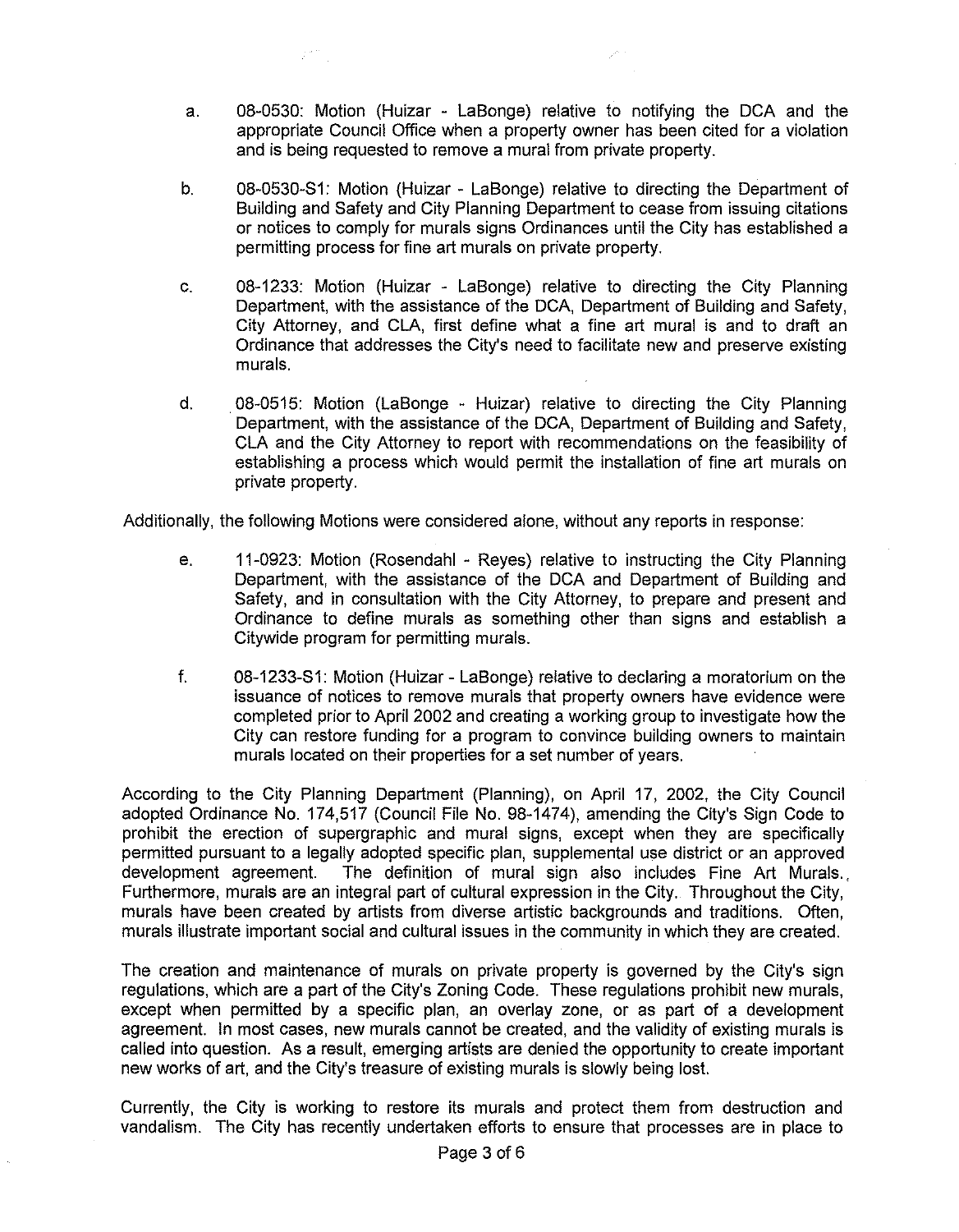protect and preserve murals. While the City is addressing protection of murals on public property, it is equally as important to extend efforts to address issues facing murals on private property, especially considering that the majority of murals in the City are painted on private property.

There has been a significant increase in the issuance of citations relative to murals that are painted on private property. The citations ultimately result in the murals being removed from private property in order to comply with the Sign Code for mural signs or advertisements. Since many of the murals are painted in response to the occurrence of graffiti on walls, their removal ultimately encourages further graffiti vandalism.

Planning then stated that in response to various requests from Council, as detailed in the motions listed above, Planning has undertaken extensive research on the practices of other jurisdictions, and on First Amendment considerations. The Department recommends that the City consider the model of Portland, Oregon, which allows Fine Art Murals on easements on private property which are donated to the City. The City, in its role as owner or patron of art, has greater leeway to distinguish based on content than when the City is acting in a regulatory capacity.

Furthermore, the City cannot regulate signage on the basis of content, due to First Amendment to the Constitution considerations. Thus, the concept of regulation of time, place and manner was explored as a basis of regulation of Fine Art Murals. It quickly became apparent, however, that such a regulation would have the effect of limiting the artistic product, and would not be acceptable to the stakeholders in the Fine Art Murals community. Further, a time, place and manner regulation, being content-neutral, would also allow such signs as supergraphics, and murals containing commercial messages, and lead to the proliferation of further advertising blight.

Next, the DCA stated that based on the experience of the City of Portland, Oregon, it is recommending three proposals to address issues surrounding murals on private property:

a. Vintage Mural Permit:

This would be a new, over-the-counter permit, issued by the Department of Building and Safety. The permit would be based on a set of defining criteria that serve as evidence that a mural was put up before a pre-established date of "five years prior to the adoption of the new Vintage Mural Permit Ordinance." When the new Vintage Mural Permit Ordinance is instituted, the DCA will be able to determine the number of murals executed prior to that date that would therefore be eligible for this designation. This permit option would enable the City to capture and permit retroactively most of the existing murals in the DCA's database and beyond. In the case of maintenance, the City would require the mural to be repaired if it is in poor condition, and have an anti-graffiti coating applied to it as a condition of receiving the permit.

b. Time/Place/Manner Permit:

An over-the-counter permit issued by the Department of Building and Safety based on the following requirements:

- i. Cannot exceed height of 35' from grade
- ii. Must remain in place without alterations for minimum of 5 years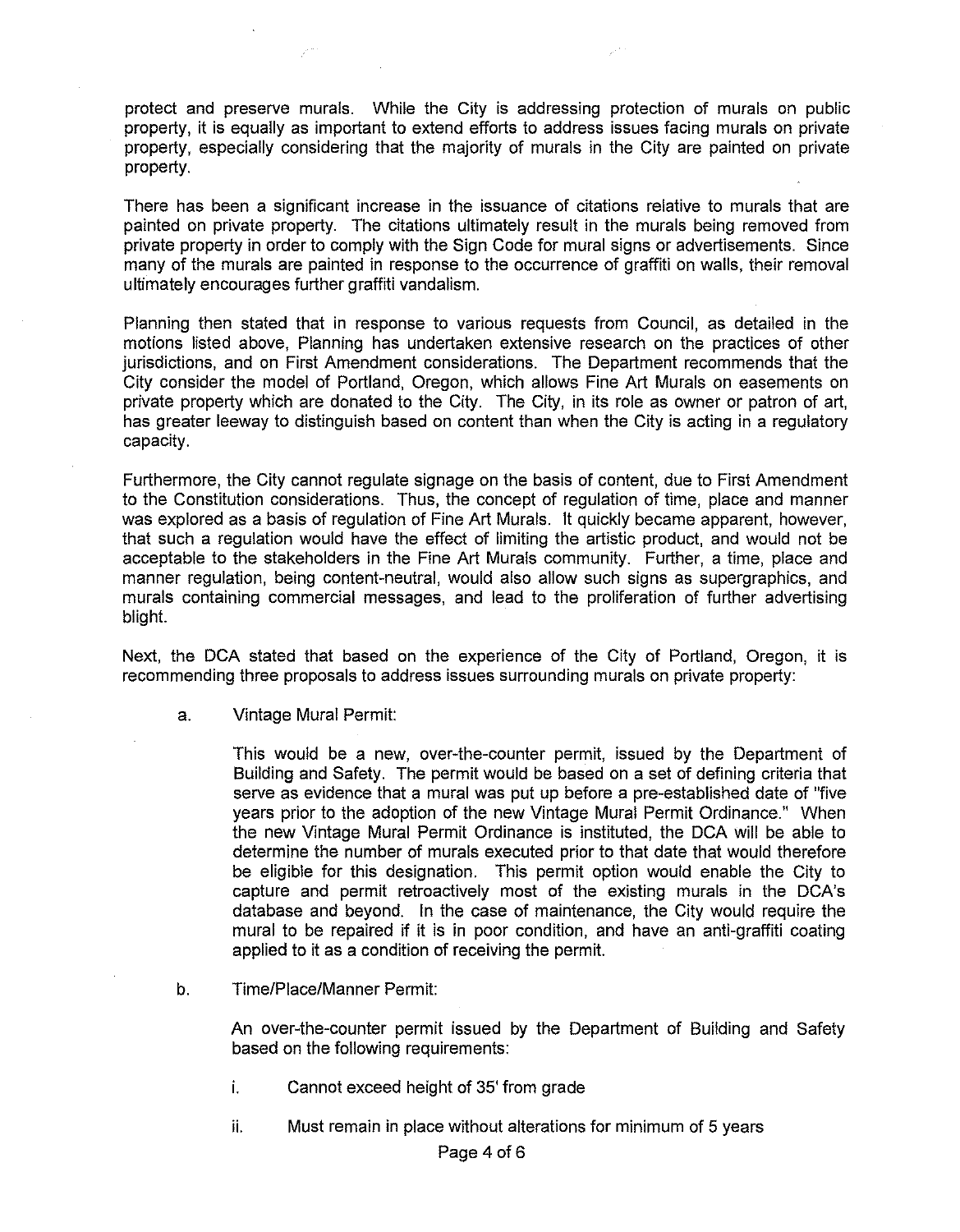iii. Must have no exterior lighting

 $Z_{\rm{max}}$ 

- iv. Maximum size is 1000 square feet
- v. Only one mural allowed per lot
- vi. May not cover doors or windows or other architectural elements such as cornices and pilasters
- vii. Must be placed on flat planes of walls
- viii. Property owner responsible for maintenance and must apply an antigraffiti coating to the mural

Fine Art Murals would be exempt from the wall sign calculations for allowable signs on private property, as currently listed in the sign code.

c. Public Art Easement Permit:

A mural permit issued by the DCA for larger murals on private property based on the following possible requirements:

- i. Murals may be created with either a non-standard or new material but the media must be appropriate to ensure the murals' longevity and durability.
- ii. Must be larger than 1000 square feet
- iii. Commitment from City to apply anti-graffiti coating 'to the mural and to abate graffiti during life of the permit.
- iv. Signed easement form from property owner (Grantor) with a commitment to keep mural in place and unchanged for 5 year minimum
- v. Compliance with City codes for safety, accessibility and lighting; may be fully privately funded, and/or fully or partially funded by the City

The first two permit processes are cost neutral for the City. However, the Public Art Easement permit process would have to be supported by new City program funding and would require buy-in from private property owners who would have to agree to donate their property in the form of an easement to the City. Finally, the requirements and responsibility for maintaining new murals would be better defined in all three mural permit processes, something that is not the case now.

After further consideration and having provided an opportunity for public comment, the Joint Committee moved to receive and file various reports and motions as listed above in Recommendation No.1. Additionally, the Joint Committee made a number of recommendations to move forward in the eventual implementation of the mural regulation system as proposed in the DCA's October 7, 2011 report and detailed above in Recommendation Nos. 2-7.

This matter is now forwarded to Council for its consideration.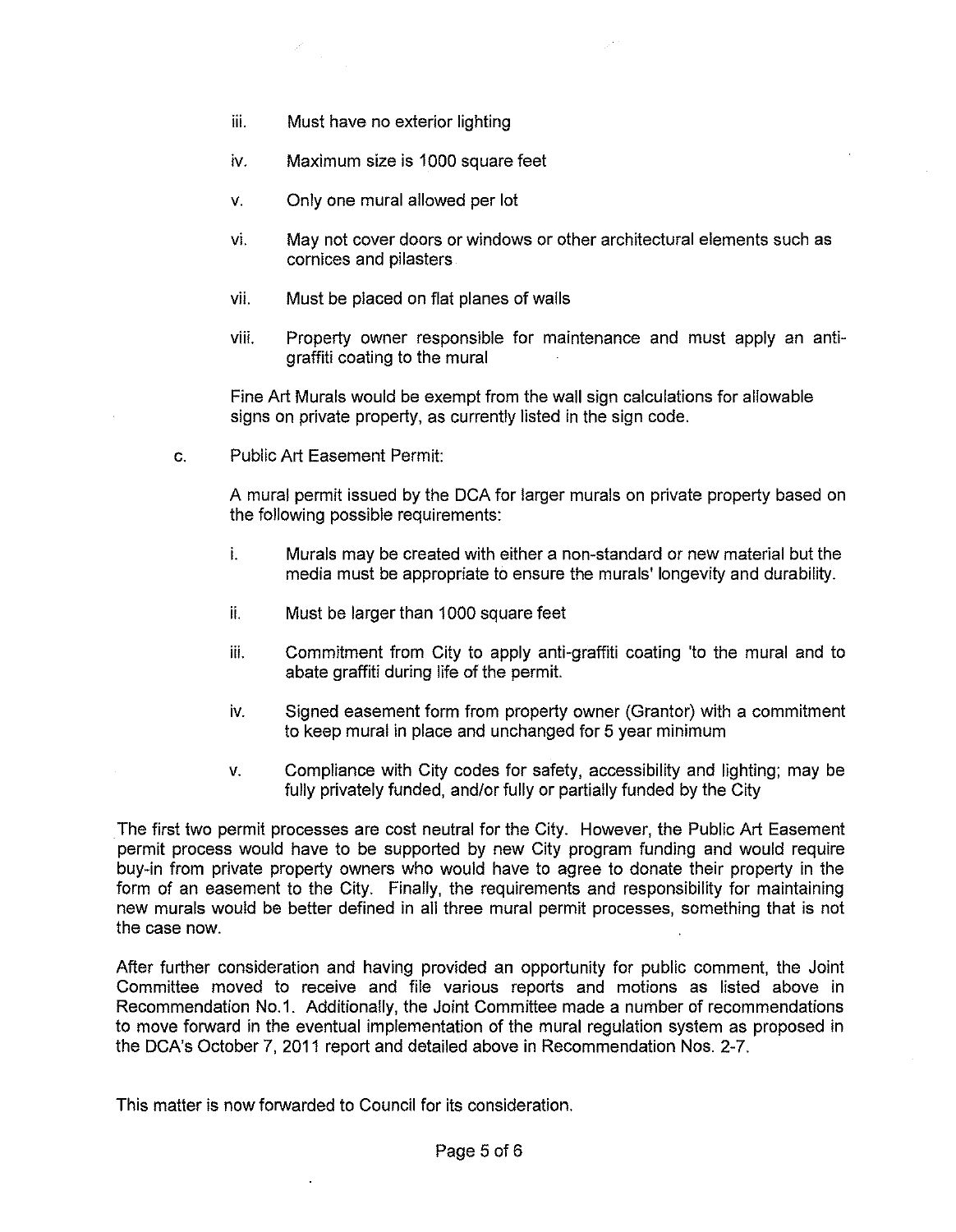Respectfully submitted,

 $\mathcal{P}^{\mathcal{C}}$ 

ARTS, PARKS, AND NEIGHBORHOODS COMMITIEE

Paul Refori

不守

MEMBER VOTE KREKORIAN: YES<br>WESSON: ABSENT WESSON: ABS<br>REYES: YES REYES:

PLANNING AND LAND USE MANAGEMENT COMMITTEE

 $E_{\mathcal{A}}$ 



MEMBER VOTE<br>REYES: YES REYES: YES<br>HUIZAR: YES HUIZAR: KREKORIAN: YES

ARL 10/12/11 08-0530\_rpt\_apn\_10-12-11

**Not Official Until Council Acts** 

 $\ddot{\phantom{a}}$